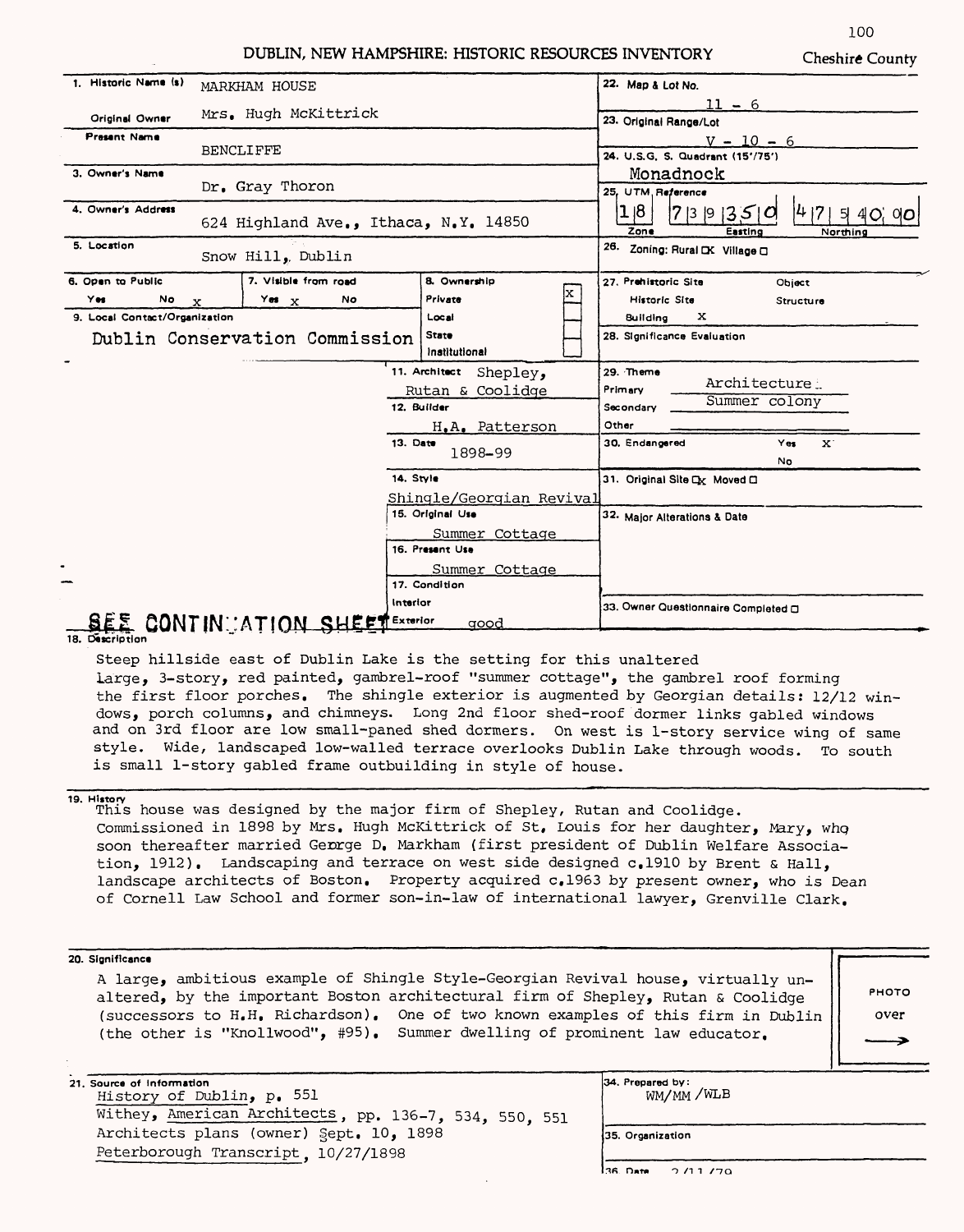# DUBLIN, NEW HAMPSHIRE: HISTORIC RESOURCES INVENTORY<br>37. PHOTO LUCY SHOW K 9/30

| <b>7. PHOTO</b> | LUCY | $S$ HONV |  |
|-----------------|------|----------|--|
| Roll No.        | W    |          |  |
| Picture No.     | ח ו  |          |  |
| Direction CAVE  | WEST |          |  |
|                 |      |          |  |

I verify that the appearance of this structure<br>has not changed since the photo was taken/<br>Lattimum 4/83  $\frac{1}{2} \frac{1}{2}$ 

 $EASr$   $SIDE$ ENTRANCE AT RIGHT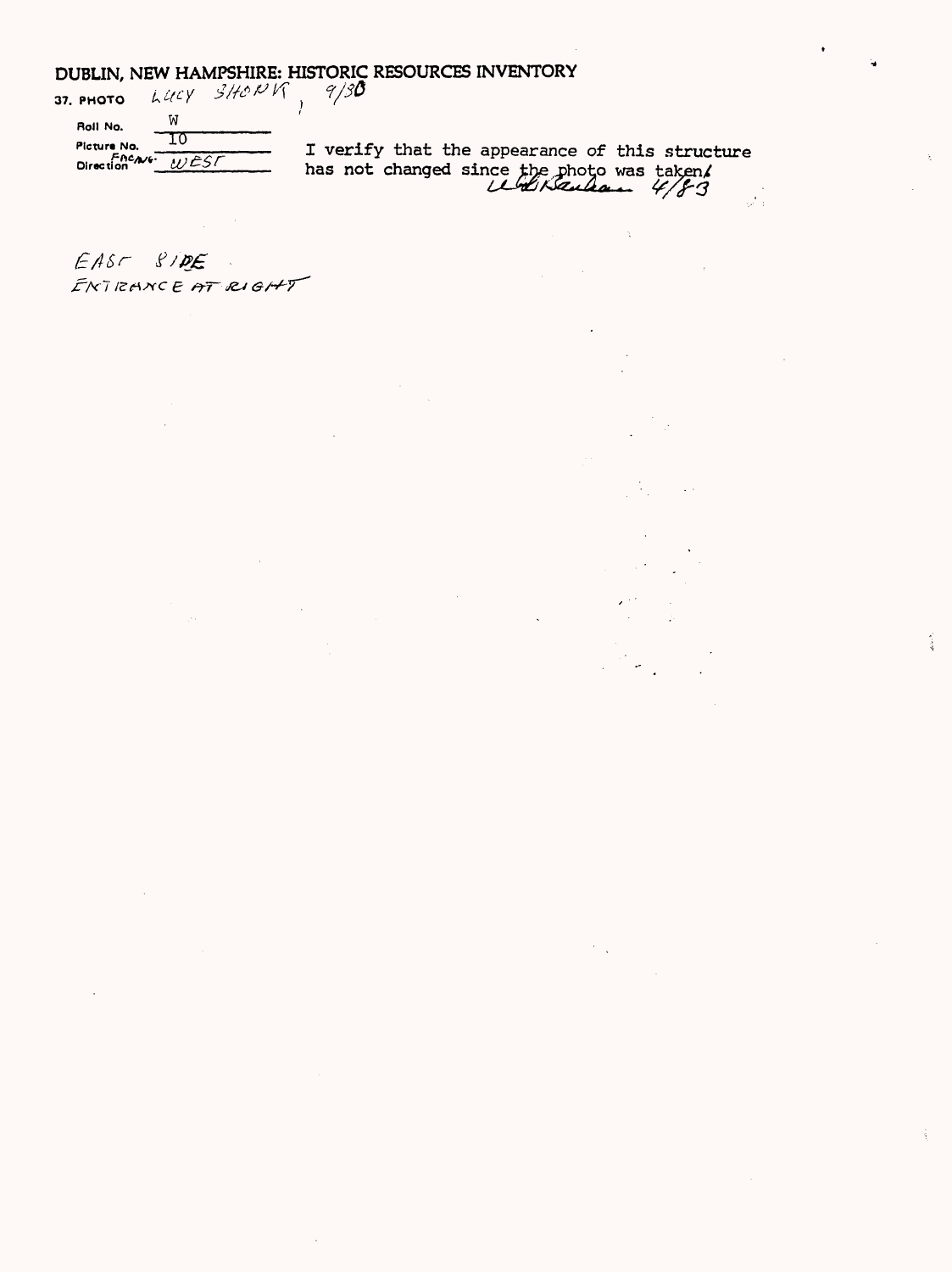#### HISTORIC NAME

Markham House



PROPERTY OWNER: Gray Thoron<br>SITE NUMBER: 100 SITE NUMBER: PROPERTY NAME: Bencliffe ADDRESS: Snow Hill Road



#### GENERAL DESCRIPTION: Scale: 1"= 200'

Building immediately surrounded by trees on west, south and east, Bounded on north by arbitrary line across driveway. .4 acres.

HISTORIC RESOURCES OF DUBLIN, N.H.

#### JUSTIFICATION:

Immediate visual surroundings incorporating the features contributing to the property's architectural and historical significance.